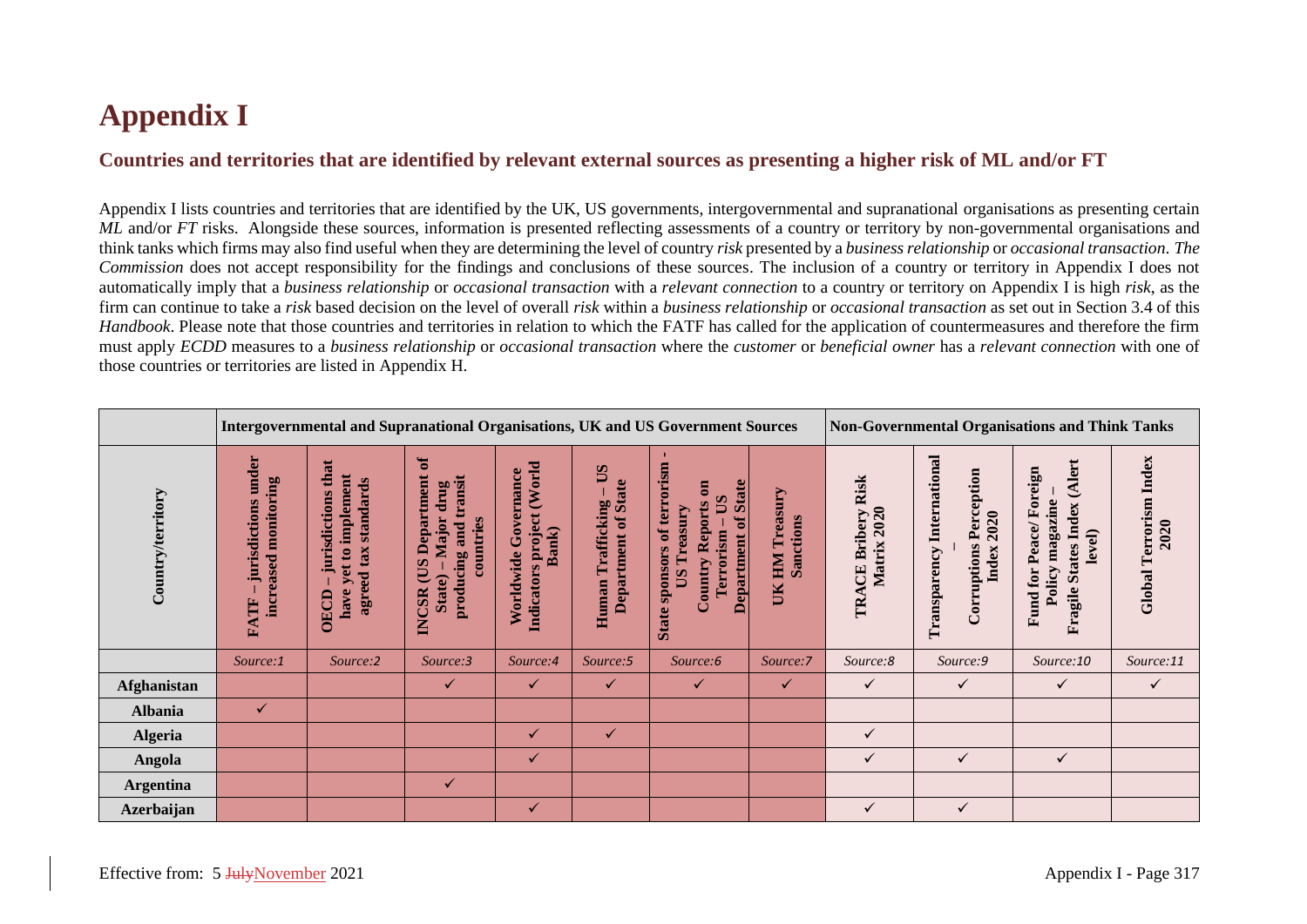| Country/territory                                 | FATF - jurisdictions<br>under increased<br>monitoring | implement agreed tax<br>OECD-jurisdictions<br>that have yet to<br>standards | <b>INCSR</b> (US Department<br>of State) – Major drug<br>producing and transit<br>countries | Worldwide Governance<br>Indicators project<br>(World Bank) | <b>US Department of State</b><br>Human Trafficking- | terrorism - US Treasury<br>Country Reports on<br><b>Department of State</b><br>State sponsors of<br>Terrorism - US | UK HM Treasury<br>Sanctions | TRACE Bribery Risk<br>Matrix 2020 | <b>Corruptions Perception</b><br>Transparency<br>International<br>Index 2020 | Fund for Peace/Foreign<br>Fragile States Index<br>Policy magazine-<br>(Alert level) | Global Terrorism Index<br>2020 |
|---------------------------------------------------|-------------------------------------------------------|-----------------------------------------------------------------------------|---------------------------------------------------------------------------------------------|------------------------------------------------------------|-----------------------------------------------------|--------------------------------------------------------------------------------------------------------------------|-----------------------------|-----------------------------------|------------------------------------------------------------------------------|-------------------------------------------------------------------------------------|--------------------------------|
| <b>Bangladesh</b>                                 |                                                       |                                                                             |                                                                                             | $\checkmark$                                               |                                                     |                                                                                                                    |                             | $\checkmark$                      | $\checkmark$                                                                 | $\checkmark$                                                                        |                                |
| <b>Barbados</b>                                   | $\checkmark$                                          |                                                                             |                                                                                             |                                                            |                                                     |                                                                                                                    |                             |                                   |                                                                              |                                                                                     |                                |
| <b>Belarus</b>                                    |                                                       |                                                                             |                                                                                             | $\checkmark$                                               | $\checkmark$                                        |                                                                                                                    | $\checkmark$                |                                   |                                                                              |                                                                                     |                                |
| <b>Belize</b>                                     |                                                       |                                                                             |                                                                                             |                                                            |                                                     |                                                                                                                    |                             | $\checkmark$                      |                                                                              |                                                                                     |                                |
| <b>Benin</b>                                      |                                                       |                                                                             |                                                                                             | $\checkmark$                                               |                                                     |                                                                                                                    |                             |                                   |                                                                              |                                                                                     |                                |
| <b>Bolivia</b>                                    |                                                       |                                                                             |                                                                                             | $\checkmark$                                               |                                                     |                                                                                                                    |                             | $\checkmark$                      |                                                                              |                                                                                     |                                |
| <b>Bosnia</b> and<br>Herzegovina                  |                                                       |                                                                             |                                                                                             | $\checkmark$                                               |                                                     |                                                                                                                    | $\checkmark$                | $\checkmark$                      |                                                                              |                                                                                     |                                |
| <b>Botswana</b>                                   | $\prec$                                               |                                                                             |                                                                                             |                                                            |                                                     |                                                                                                                    |                             |                                   |                                                                              |                                                                                     |                                |
| <b>Burkina Faso</b>                               | $\checkmark$                                          |                                                                             |                                                                                             | $\checkmark$                                               |                                                     |                                                                                                                    |                             |                                   |                                                                              | $\checkmark$                                                                        | $\checkmark$                   |
| <b>Burundi</b>                                    |                                                       |                                                                             |                                                                                             | $\checkmark$                                               | $\checkmark$                                        |                                                                                                                    | $\checkmark$                | $\checkmark$                      | $\checkmark$                                                                 | $\checkmark$                                                                        |                                |
| Cambodia                                          | $\checkmark$                                          |                                                                             |                                                                                             | $\checkmark$                                               |                                                     |                                                                                                                    |                             | $\checkmark$                      | $\checkmark$                                                                 |                                                                                     |                                |
| <b>Cameroon</b>                                   |                                                       |                                                                             |                                                                                             | $\checkmark$                                               |                                                     |                                                                                                                    |                             | $\checkmark$                      | $\checkmark$                                                                 | $\checkmark$                                                                        | $\checkmark$                   |
| <b>Cayman Islands</b>                             | $\checkmark$                                          |                                                                             |                                                                                             |                                                            |                                                     |                                                                                                                    |                             |                                   |                                                                              |                                                                                     |                                |
| <b>Central African</b><br><b>Republic</b>         |                                                       |                                                                             |                                                                                             | $\checkmark$                                               |                                                     |                                                                                                                    | $\checkmark$                | $\checkmark$                      | $\checkmark$                                                                 | $\checkmark$                                                                        | $\checkmark$                   |
| Chad                                              |                                                       |                                                                             |                                                                                             | $\checkmark$                                               |                                                     |                                                                                                                    |                             | $\checkmark$                      | $\checkmark$                                                                 | $\checkmark$                                                                        |                                |
| China                                             |                                                       |                                                                             |                                                                                             |                                                            | $\checkmark$                                        |                                                                                                                    |                             |                                   |                                                                              |                                                                                     |                                |
| Colombia                                          |                                                       |                                                                             | $\checkmark$                                                                                |                                                            |                                                     | $\checkmark$                                                                                                       |                             |                                   |                                                                              |                                                                                     | $\checkmark$                   |
| <b>Comoros</b>                                    |                                                       |                                                                             |                                                                                             | $\checkmark$                                               | $\checkmark$                                        |                                                                                                                    |                             | $\checkmark$                      | $\checkmark$                                                                 |                                                                                     |                                |
| Congo,<br><b>Democratic</b><br><b>Republic of</b> |                                                       |                                                                             |                                                                                             | $\checkmark$                                               |                                                     |                                                                                                                    | $\checkmark$                | $\checkmark$                      | $\checkmark$                                                                 | $\checkmark$                                                                        | $\checkmark$                   |
| Effective from: 5 JulyNovember 2021               |                                                       |                                                                             |                                                                                             |                                                            |                                                     |                                                                                                                    |                             |                                   |                                                                              |                                                                                     | Appendix I - Page 318          |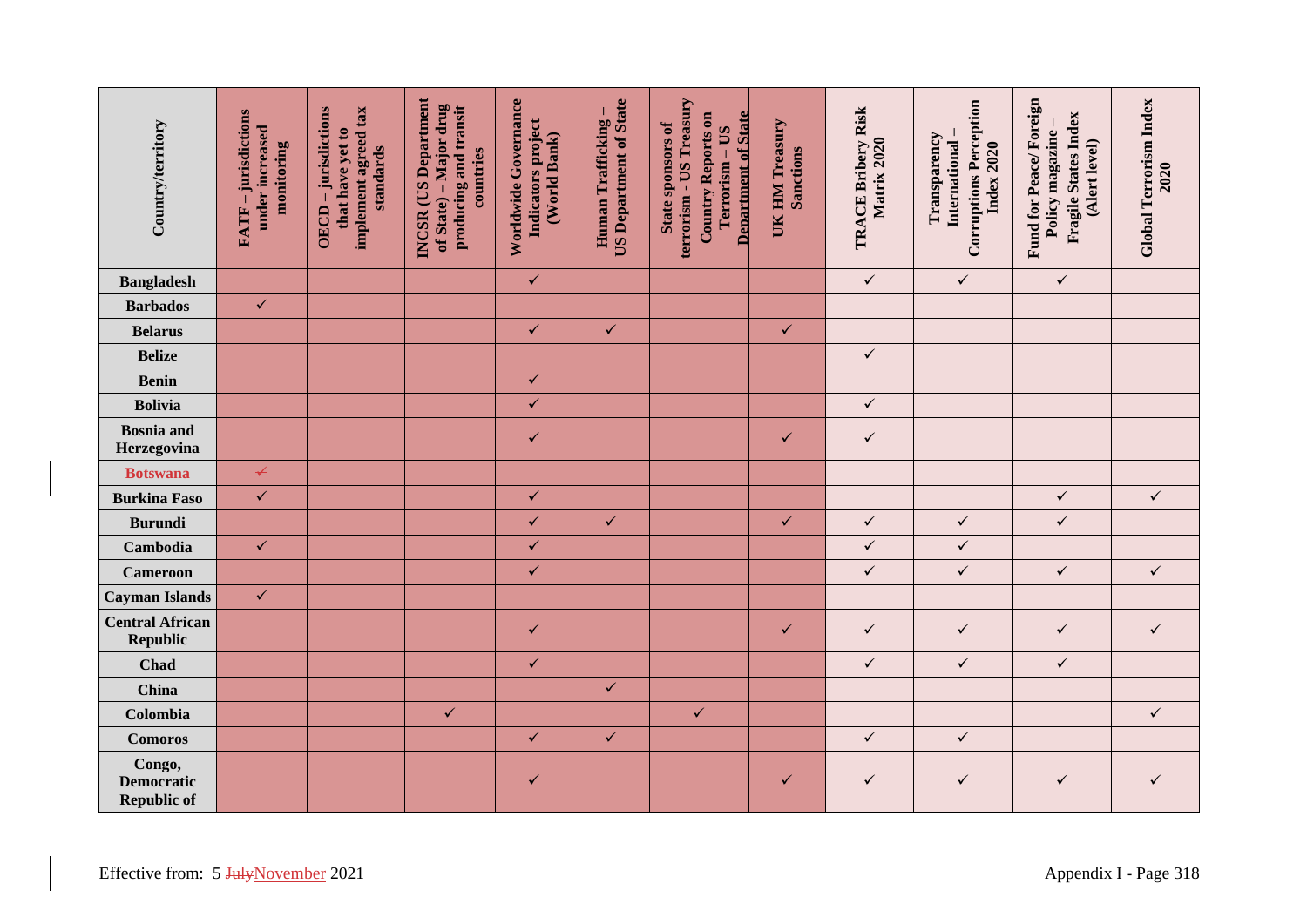| Country/territory                   | FATF - jurisdictions<br>under increased<br>monitoring | implement agreed tax<br>OECD-jurisdictions<br>that have yet to<br>standards | INCSR (US Department<br>of State) – Major drug<br>producing and transit<br>countries | Worldwide Governance<br>Indicators project<br>(World Bank) | <b>US Department of State</b><br>Human Trafficking- | terrorism - US Treasury<br><b>Country Reports on</b><br><b>Department of State</b><br>State sponsors of<br>Terrorism - US | UK HM Treasury<br><b>Sanctions</b> | <b>TRACE Bribery Risk</b><br>Matrix 2020 | <b>Corruptions Perception</b><br>Transparency<br>International<br>Index 2020 | Fund for Peace/Foreign<br><b>Fragile States Index</b><br>Policy magazine -<br>(Alert level) | Global Terrorism Index<br>2020 |
|-------------------------------------|-------------------------------------------------------|-----------------------------------------------------------------------------|--------------------------------------------------------------------------------------|------------------------------------------------------------|-----------------------------------------------------|---------------------------------------------------------------------------------------------------------------------------|------------------------------------|------------------------------------------|------------------------------------------------------------------------------|---------------------------------------------------------------------------------------------|--------------------------------|
| <b>Congo Republic</b>               |                                                       |                                                                             |                                                                                      | $\checkmark$                                               |                                                     |                                                                                                                           |                                    | $\checkmark$                             | $\checkmark$                                                                 | $\checkmark$                                                                                |                                |
| <b>Costa Rica</b>                   |                                                       |                                                                             | $\checkmark$                                                                         |                                                            |                                                     |                                                                                                                           |                                    |                                          |                                                                              |                                                                                             |                                |
| Cote d'Ivoire<br>(Ivory Coast)      |                                                       |                                                                             |                                                                                      | $\checkmark$                                               |                                                     |                                                                                                                           |                                    | $\checkmark$                             |                                                                              | $\checkmark$                                                                                |                                |
| Cuba                                |                                                       |                                                                             |                                                                                      | $\checkmark$                                               | $\checkmark$                                        | $\checkmark$                                                                                                              |                                    | $\checkmark$                             |                                                                              |                                                                                             |                                |
| <b>Djibouti</b>                     |                                                       |                                                                             |                                                                                      | $\checkmark$                                               |                                                     |                                                                                                                           |                                    | $\checkmark$                             | $\checkmark$                                                                 |                                                                                             |                                |
| <b>Dominican</b><br><b>Republic</b> |                                                       |                                                                             | $\checkmark$                                                                         |                                                            |                                                     |                                                                                                                           |                                    |                                          | $\checkmark$                                                                 |                                                                                             |                                |
| <b>Ecuador</b>                      |                                                       |                                                                             | $\checkmark$                                                                         | $\checkmark$                                               |                                                     |                                                                                                                           |                                    |                                          |                                                                              |                                                                                             |                                |
| Egypt                               |                                                       |                                                                             |                                                                                      | $\checkmark$                                               |                                                     |                                                                                                                           | $\checkmark$                       | $\checkmark$                             |                                                                              | $\checkmark$                                                                                | $\checkmark$                   |
| <b>El Salvador</b>                  |                                                       |                                                                             | $\checkmark$                                                                         |                                                            |                                                     |                                                                                                                           |                                    |                                          |                                                                              |                                                                                             |                                |
| Equatorial<br>Guinea                |                                                       |                                                                             |                                                                                      | $\checkmark$                                               |                                                     |                                                                                                                           |                                    | $\checkmark$                             | $\checkmark$                                                                 |                                                                                             |                                |
| Eritrea                             |                                                       |                                                                             |                                                                                      | $\checkmark$                                               | $\checkmark$                                        |                                                                                                                           |                                    | $\checkmark$                             | $\checkmark$                                                                 | $\checkmark$                                                                                |                                |
| <b>Eswatini</b><br>(Swaziland)      |                                                       |                                                                             |                                                                                      | $\checkmark$                                               |                                                     |                                                                                                                           |                                    | $\checkmark$                             |                                                                              |                                                                                             |                                |
| Ethiopia                            |                                                       |                                                                             |                                                                                      | $\checkmark$                                               |                                                     |                                                                                                                           |                                    | $\checkmark$                             |                                                                              | $\checkmark$                                                                                |                                |
| Gabon                               |                                                       |                                                                             |                                                                                      | $\checkmark$                                               |                                                     |                                                                                                                           |                                    | $\checkmark$                             | $\checkmark$                                                                 |                                                                                             |                                |
| Gambia                              |                                                       |                                                                             |                                                                                      | $\checkmark$                                               |                                                     |                                                                                                                           |                                    |                                          |                                                                              |                                                                                             |                                |
| <b>Guatemala</b>                    |                                                       |                                                                             | $\checkmark$                                                                         | $\checkmark$                                               |                                                     |                                                                                                                           |                                    | $\checkmark$                             | $\checkmark$                                                                 |                                                                                             |                                |
| Guinea                              |                                                       |                                                                             |                                                                                      | $\checkmark$                                               |                                                     |                                                                                                                           | $\checkmark$                       | $\checkmark$                             | $\checkmark$                                                                 | $\checkmark$                                                                                |                                |
| <b>Guinea Bissau</b>                |                                                       |                                                                             |                                                                                      | $\checkmark$                                               |                                                     |                                                                                                                           | $\checkmark$                       | $\checkmark$                             | $\checkmark$                                                                 | $\checkmark$                                                                                |                                |
| Guyana                              |                                                       |                                                                             | $\checkmark$                                                                         |                                                            |                                                     |                                                                                                                           |                                    |                                          |                                                                              |                                                                                             |                                |
| Effective from: 5 JulyNovember 2021 |                                                       |                                                                             |                                                                                      |                                                            |                                                     |                                                                                                                           |                                    |                                          |                                                                              |                                                                                             | Appendix I - Page 319          |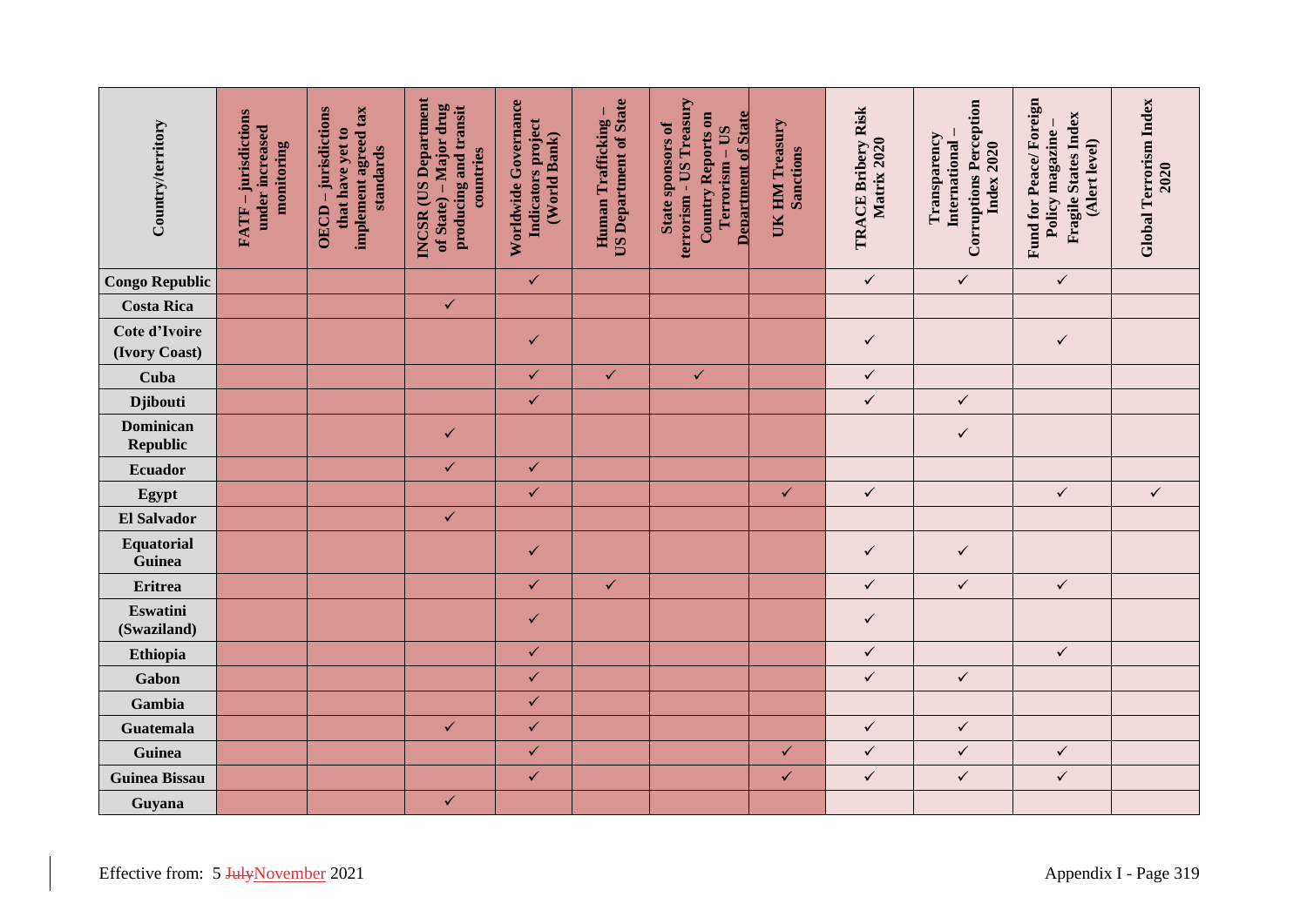| <b>Country/territory</b>                            | FATF – jurisdictions<br>under increased<br>monitoring | implement agreed tax<br>OECD-jurisdictions<br>that have yet to<br>standards | <b>INCSR</b> (US Department<br>of State) – Major drug<br>producing and transit<br>countries | Worldwide Governance<br>Indicators project<br>(World Bank) | <b>US Department of State</b><br>Human Trafficking- | terrorism - US Treasury<br><b>Country Reports on</b><br><b>Department of State</b><br>State sponsors of<br>Terrorism - US | UK HM Treasury<br><b>Sanctions</b> | <b>TRACE Bribery Risk</b><br>Matrix 2020 | <b>Corruptions Perception</b><br>Transparency<br>International<br><b>Index 2020</b> | Fund for Peace/Foreign<br><b>Fragile States Index</b><br>Policy magazine-<br>(Alert level) | Global Terrorism Index<br>2020 |
|-----------------------------------------------------|-------------------------------------------------------|-----------------------------------------------------------------------------|---------------------------------------------------------------------------------------------|------------------------------------------------------------|-----------------------------------------------------|---------------------------------------------------------------------------------------------------------------------------|------------------------------------|------------------------------------------|-------------------------------------------------------------------------------------|--------------------------------------------------------------------------------------------|--------------------------------|
| Haiti                                               | $\checkmark$                                          |                                                                             |                                                                                             | $\checkmark$                                               |                                                     |                                                                                                                           |                                    | $\checkmark$                             | $\checkmark$                                                                        | $\checkmark$                                                                               |                                |
| <b>Honduras</b>                                     |                                                       |                                                                             | $\checkmark$                                                                                | $\checkmark$                                               |                                                     |                                                                                                                           |                                    | $\checkmark$                             | $\checkmark$                                                                        |                                                                                            |                                |
| India                                               |                                                       |                                                                             |                                                                                             |                                                            |                                                     |                                                                                                                           |                                    |                                          |                                                                                     |                                                                                            | $\checkmark$                   |
| <b>Iraq</b>                                         |                                                       |                                                                             |                                                                                             | $\checkmark$                                               |                                                     | $\checkmark$                                                                                                              | $\checkmark$                       | $\checkmark$                             | $\checkmark$                                                                        | $\checkmark$                                                                               | $\checkmark$                   |
| <b>Jamaica</b>                                      | $\checkmark$                                          |                                                                             |                                                                                             |                                                            |                                                     |                                                                                                                           |                                    |                                          |                                                                                     |                                                                                            |                                |
| <b>Jordan</b>                                       | $\sqrt{}$                                             |                                                                             |                                                                                             |                                                            |                                                     |                                                                                                                           |                                    |                                          |                                                                                     |                                                                                            |                                |
| Kenya                                               |                                                       |                                                                             | $\checkmark$                                                                                | $\checkmark$                                               |                                                     |                                                                                                                           |                                    |                                          |                                                                                     | $\checkmark$                                                                               |                                |
| Kiribati                                            |                                                       |                                                                             |                                                                                             |                                                            |                                                     |                                                                                                                           |                                    | $\checkmark$                             |                                                                                     |                                                                                            |                                |
| Kosovo                                              |                                                       |                                                                             |                                                                                             | $\checkmark$                                               |                                                     |                                                                                                                           |                                    |                                          |                                                                                     |                                                                                            |                                |
| Kyrgyz<br>Republic<br>(Kyrgyzstan)                  |                                                       |                                                                             |                                                                                             | $\checkmark$                                               |                                                     |                                                                                                                           |                                    | $\checkmark$                             |                                                                                     |                                                                                            |                                |
| Lao $PDR1$                                          |                                                       |                                                                             |                                                                                             | $\checkmark$                                               |                                                     |                                                                                                                           |                                    | $\checkmark$                             | $\checkmark$                                                                        |                                                                                            |                                |
| Lebanon                                             |                                                       |                                                                             |                                                                                             | $\checkmark$                                               |                                                     | $\checkmark$                                                                                                              | $\checkmark$                       | $\checkmark$                             | $\checkmark$                                                                        | $\checkmark$                                                                               |                                |
| Lesotho                                             |                                                       |                                                                             |                                                                                             | $\checkmark$                                               | $\checkmark$                                        |                                                                                                                           |                                    |                                          |                                                                                     |                                                                                            |                                |
| Liberia                                             |                                                       |                                                                             |                                                                                             | $\checkmark$                                               |                                                     |                                                                                                                           |                                    | $\checkmark$                             | $\checkmark$                                                                        | $\checkmark$                                                                               |                                |
| Libya                                               |                                                       |                                                                             |                                                                                             | $\checkmark$                                               | $\checkmark$                                        | $\checkmark$                                                                                                              | $\checkmark$                       | $\checkmark$                             | $\checkmark$                                                                        | $\checkmark$                                                                               | $\checkmark$                   |
| Madagascar                                          |                                                       |                                                                             |                                                                                             | $\checkmark$                                               |                                                     |                                                                                                                           |                                    | $\checkmark$                             | $\checkmark$                                                                        |                                                                                            |                                |
| Malawi                                              |                                                       |                                                                             |                                                                                             | $\checkmark$                                               |                                                     |                                                                                                                           |                                    | $\checkmark$                             | $\checkmark$                                                                        |                                                                                            |                                |
| $\mathbf{1}$<br>Effective from: 5 JulyNovember 2021 | Lao PDR called Laos in earlier years.                 |                                                                             |                                                                                             |                                                            |                                                     |                                                                                                                           |                                    |                                          |                                                                                     |                                                                                            | Appendix I - Page 320          |

<sup>1</sup> Lao PDR called Laos in earlier years.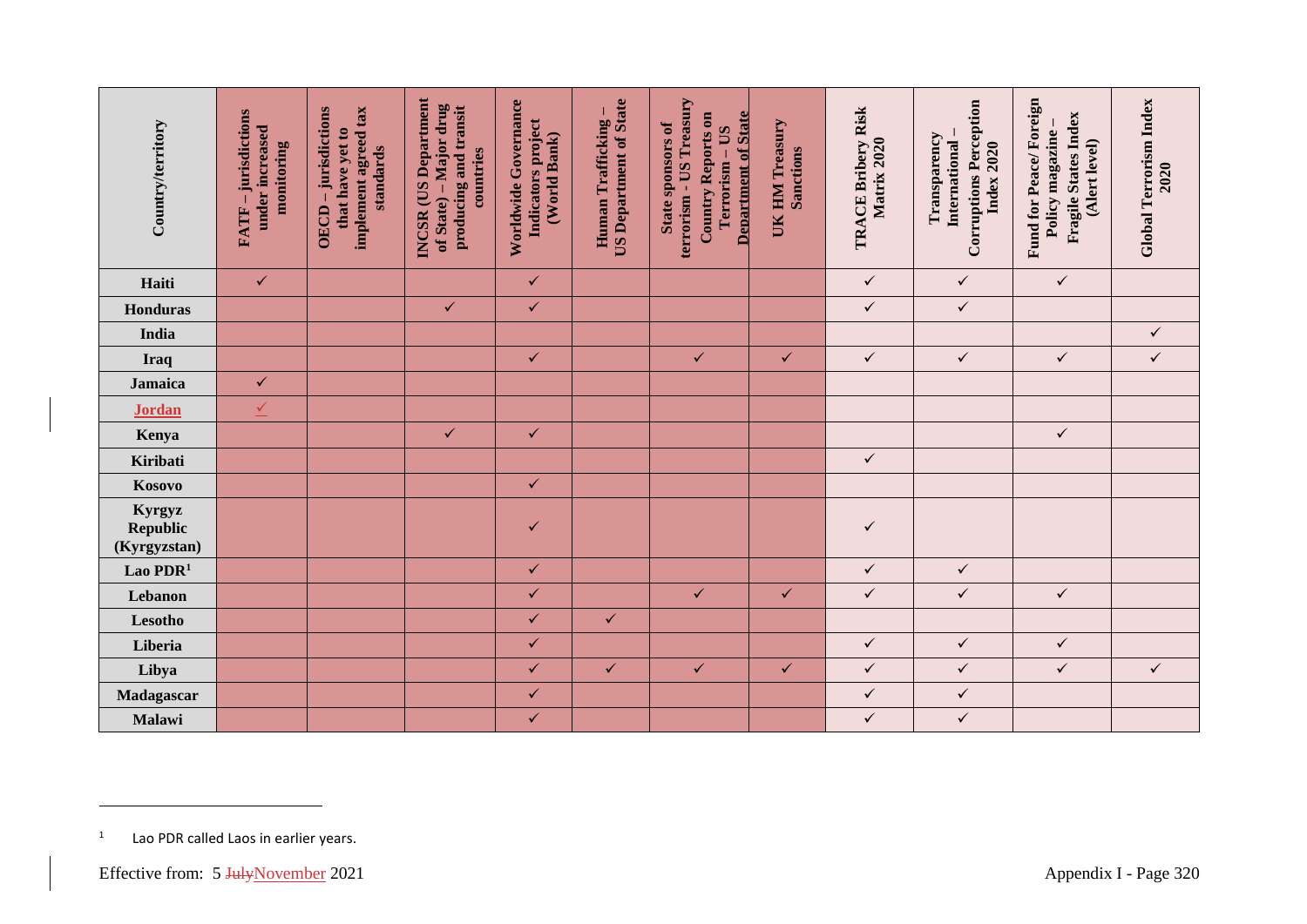| <b>Country/territory</b>            | FATF - jurisdictions<br>under increased<br>monitoring | implement agreed tax<br>OECD-jurisdictions<br>that have yet to<br>standards | <b>INCSR</b> (US Department<br>of State) – Major drug<br>producing and transit<br>countries | Worldwide Governance<br>Indicators project<br>(World Bank) | <b>US Department of State</b><br>Human Trafficking- | terrorism - US Treasury<br><b>Country Reports on</b><br><b>Department of State</b><br>State sponsors of<br>Terrorism - US | UK HM Treasury<br><b>Sanctions</b> | <b>TRACE Bribery Risk</b><br>Matrix 2020 | <b>Corruptions Perception</b><br>Transparency<br>International<br>Index 2020 | Fund for Peace/Foreign<br><b>Fragile States Index</b><br>Policy magazine -<br>(Alert level) | Global Terrorism Index<br>2020 |
|-------------------------------------|-------------------------------------------------------|-----------------------------------------------------------------------------|---------------------------------------------------------------------------------------------|------------------------------------------------------------|-----------------------------------------------------|---------------------------------------------------------------------------------------------------------------------------|------------------------------------|------------------------------------------|------------------------------------------------------------------------------|---------------------------------------------------------------------------------------------|--------------------------------|
| Mali                                | $\overline{\mathcal{L}}$                              |                                                                             |                                                                                             | $\checkmark$                                               |                                                     |                                                                                                                           | $\checkmark$                       | $\checkmark$                             | $\checkmark$                                                                 | $\checkmark$                                                                                | $\checkmark$                   |
| <b>Malta</b>                        | $\checkmark$                                          |                                                                             |                                                                                             |                                                            |                                                     |                                                                                                                           |                                    |                                          |                                                                              |                                                                                             |                                |
| Mauritania                          |                                                       |                                                                             |                                                                                             | $\checkmark$                                               |                                                     |                                                                                                                           |                                    | $\checkmark$                             | $\checkmark$                                                                 | $\checkmark$                                                                                |                                |
| <b>Mauritius</b>                    | $\overline{\mathbf{r}}$                               |                                                                             |                                                                                             |                                                            |                                                     |                                                                                                                           |                                    |                                          |                                                                              |                                                                                             |                                |
| <b>Mexico</b>                       |                                                       |                                                                             | $\checkmark$                                                                                | $\checkmark$                                               |                                                     |                                                                                                                           |                                    |                                          |                                                                              |                                                                                             |                                |
| Moldova                             |                                                       |                                                                             |                                                                                             | $\checkmark$                                               |                                                     |                                                                                                                           |                                    |                                          |                                                                              |                                                                                             |                                |
| <b>Morocco</b>                      | $\checkmark$                                          |                                                                             |                                                                                             |                                                            |                                                     |                                                                                                                           |                                    |                                          |                                                                              |                                                                                             |                                |
| Mozambique                          |                                                       |                                                                             |                                                                                             | $\checkmark$                                               |                                                     |                                                                                                                           |                                    | $\checkmark$                             | $\checkmark$                                                                 | $\checkmark$                                                                                | $\checkmark$                   |
| <b>Myanmar</b><br>(Burma)           | $\checkmark$                                          |                                                                             |                                                                                             | $\checkmark$                                               | $\checkmark$                                        |                                                                                                                           | $\checkmark$                       | $\checkmark$                             | $\checkmark$                                                                 | $\checkmark$                                                                                |                                |
| <b>Nepal</b>                        |                                                       |                                                                             |                                                                                             | $\checkmark$                                               |                                                     |                                                                                                                           |                                    |                                          |                                                                              |                                                                                             |                                |
| Nicaragua                           | $\checkmark$                                          |                                                                             |                                                                                             | $\checkmark$                                               | $\checkmark$                                        |                                                                                                                           | $\checkmark$                       | $\checkmark$                             | $\checkmark$                                                                 |                                                                                             |                                |
| <b>Niger</b>                        |                                                       |                                                                             |                                                                                             | $\checkmark$                                               |                                                     |                                                                                                                           |                                    | $\checkmark$                             |                                                                              | $\checkmark$                                                                                |                                |
| Nigeria                             |                                                       |                                                                             | $\checkmark$                                                                                | $\checkmark$                                               |                                                     |                                                                                                                           |                                    | $\checkmark$                             | $\checkmark$                                                                 | $\checkmark$                                                                                | $\checkmark$                   |
| Pakistan                            | $\checkmark$                                          |                                                                             | $\checkmark$                                                                                | $\checkmark$                                               |                                                     | $\checkmark$                                                                                                              |                                    | $\checkmark$                             |                                                                              | $\checkmark$                                                                                | $\checkmark$                   |
| Panama                              | $\checkmark$                                          |                                                                             | $\checkmark$                                                                                |                                                            |                                                     |                                                                                                                           |                                    |                                          |                                                                              |                                                                                             |                                |
| Papua New<br>Guinea                 |                                                       |                                                                             |                                                                                             | $\checkmark$                                               | $\checkmark$                                        |                                                                                                                           |                                    | $\checkmark$                             | $\checkmark$                                                                 |                                                                                             |                                |
| Paraguay                            |                                                       |                                                                             | $\checkmark$                                                                                | $\checkmark$                                               |                                                     |                                                                                                                           |                                    |                                          | $\checkmark$                                                                 |                                                                                             |                                |
| Peru                                |                                                       |                                                                             | $\checkmark$                                                                                |                                                            |                                                     |                                                                                                                           |                                    |                                          |                                                                              |                                                                                             |                                |
| <b>Philippines</b>                  | $\checkmark$                                          |                                                                             | $\checkmark$                                                                                | $\checkmark$                                               |                                                     |                                                                                                                           |                                    |                                          |                                                                              |                                                                                             | $\checkmark$                   |
| <b>Russia</b>                       |                                                       |                                                                             | $\checkmark$                                                                                | $\checkmark$                                               | $\checkmark$                                        |                                                                                                                           | $\checkmark$                       |                                          | $\checkmark$                                                                 |                                                                                             |                                |
| <b>Rwanda</b>                       |                                                       |                                                                             |                                                                                             |                                                            |                                                     |                                                                                                                           |                                    |                                          |                                                                              | $\checkmark$                                                                                |                                |
| Effective from: 5 JulyNovember 2021 |                                                       |                                                                             |                                                                                             |                                                            |                                                     |                                                                                                                           |                                    |                                          |                                                                              |                                                                                             | Appendix I - Page 321          |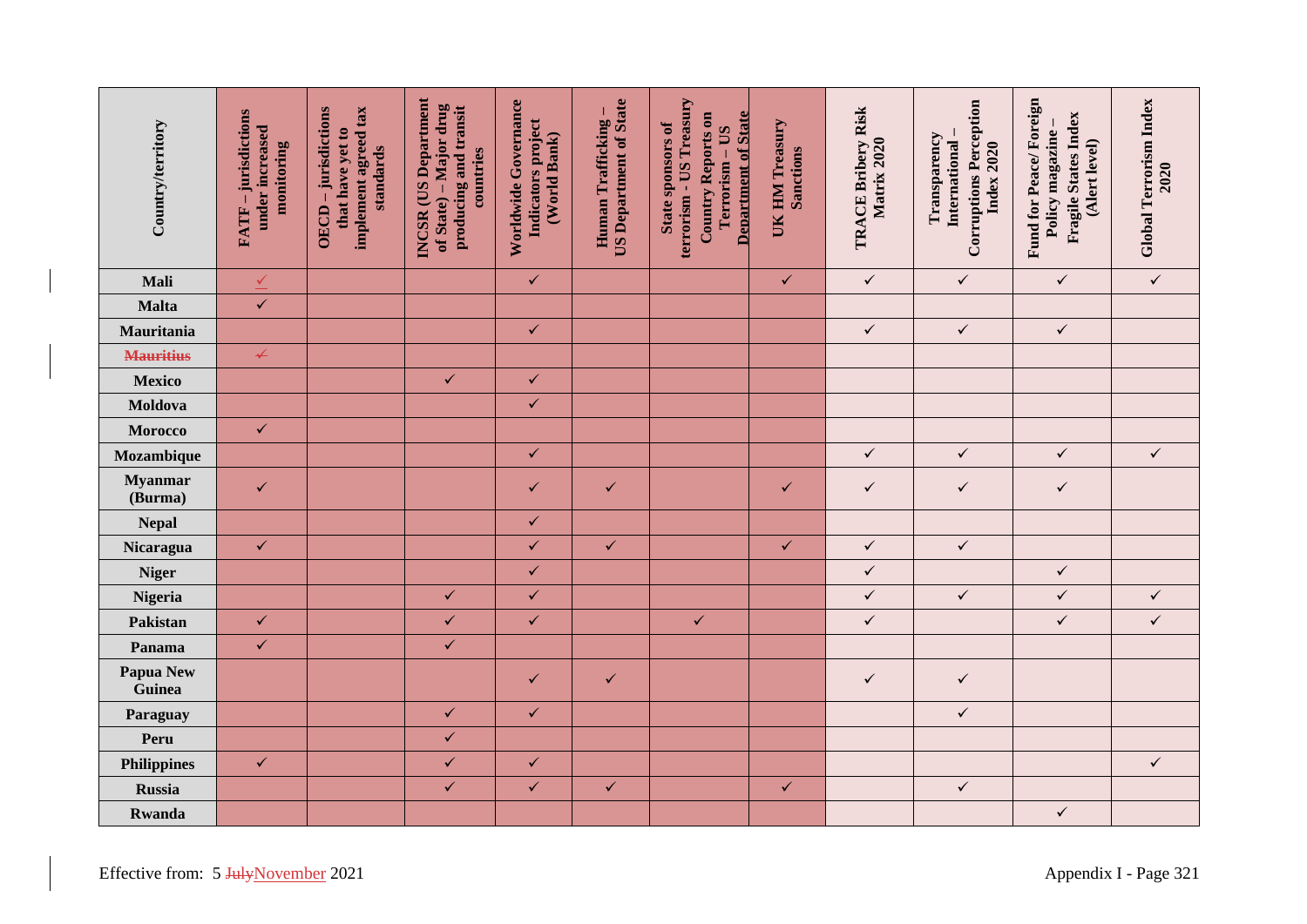| <b>Country/territory</b>           | FATF - jurisdictions<br>under increased<br>monitoring        | implement agreed tax<br>OECD-jurisdictions<br>that have yet to<br>standards | <b>INCSR</b> (US Department<br>of State) – Major drug<br>producing and transit<br>countries | Worldwide Governance<br>Indicators project<br>(World Bank) | <b>US Department of State</b><br>Human Trafficking- | terrorism - US Treasury<br>Country Reports on<br><b>Department of State</b><br>State sponsors of<br>Terrorism - US | UK HM Treasury<br>Sanctions | <b>TRACE Bribery Risk</b><br>Matrix 2020 | <b>Corruptions Perception</b><br>Transparency<br>International-<br>Index 2020 | Fund for Peace/Foreign<br><b>Fragile States Index</b><br>Policy magazine -<br>(Alert level) | <b>Global Terrorism Index</b><br>2020 |
|------------------------------------|--------------------------------------------------------------|-----------------------------------------------------------------------------|---------------------------------------------------------------------------------------------|------------------------------------------------------------|-----------------------------------------------------|--------------------------------------------------------------------------------------------------------------------|-----------------------------|------------------------------------------|-------------------------------------------------------------------------------|---------------------------------------------------------------------------------------------|---------------------------------------|
| Senegal                            | $\checkmark$                                                 |                                                                             |                                                                                             |                                                            |                                                     |                                                                                                                    |                             |                                          |                                                                               |                                                                                             |                                       |
| <b>Sierra Leone</b>                |                                                              |                                                                             |                                                                                             | $\checkmark$                                               |                                                     |                                                                                                                    |                             | $\checkmark$                             |                                                                               |                                                                                             |                                       |
| <b>Sint Maartin</b>                |                                                              | $\checkmark$                                                                |                                                                                             |                                                            |                                                     |                                                                                                                    |                             |                                          |                                                                               |                                                                                             |                                       |
| Somalia                            |                                                              |                                                                             |                                                                                             | $\checkmark$                                               | $\checkmark$                                        | $\checkmark$                                                                                                       | $\checkmark$                | $\checkmark$                             | $\checkmark$                                                                  | $\checkmark$                                                                                | $\checkmark$                          |
| <b>South Sudan</b>                 | $\checkmark$                                                 |                                                                             |                                                                                             | $\checkmark$                                               | $\checkmark$                                        |                                                                                                                    | $\checkmark$                | $\checkmark$                             | $\checkmark$                                                                  | $\checkmark$                                                                                |                                       |
| Sri Lanka                          |                                                              |                                                                             |                                                                                             |                                                            |                                                     |                                                                                                                    |                             |                                          |                                                                               |                                                                                             | $\checkmark$                          |
| Sudan                              |                                                              |                                                                             |                                                                                             | $\checkmark$                                               |                                                     | $\checkmark$                                                                                                       | $\checkmark$                | $\checkmark$                             | $\checkmark$                                                                  | $\checkmark$                                                                                |                                       |
| Syria                              | $\checkmark$                                                 |                                                                             |                                                                                             | $\checkmark$                                               | $\checkmark$                                        | $\checkmark$                                                                                                       | $\checkmark$                | $\checkmark$                             | $\checkmark$                                                                  | $\checkmark$                                                                                | $\checkmark$                          |
| Tajikistan                         |                                                              |                                                                             |                                                                                             | $\checkmark$                                               |                                                     |                                                                                                                    |                             | $\checkmark$                             | $\checkmark$                                                                  |                                                                                             |                                       |
| <b>Tanzania</b>                    |                                                              |                                                                             |                                                                                             | $\checkmark$                                               |                                                     |                                                                                                                    |                             |                                          |                                                                               |                                                                                             |                                       |
| <b>Timor-Leste</b><br>(East Timor) |                                                              |                                                                             |                                                                                             | $\checkmark$                                               |                                                     |                                                                                                                    |                             |                                          |                                                                               |                                                                                             |                                       |
| <b>Togo</b>                        |                                                              |                                                                             |                                                                                             | $\checkmark$                                               |                                                     |                                                                                                                    |                             | $\checkmark$                             | $\checkmark$                                                                  | $\checkmark$                                                                                |                                       |
| Trinidad &<br><b>Tobago</b>        |                                                              | $\checkmark$                                                                |                                                                                             |                                                            |                                                     |                                                                                                                    |                             |                                          |                                                                               |                                                                                             |                                       |
| Tunisia                            |                                                              |                                                                             |                                                                                             |                                                            |                                                     |                                                                                                                    | $\checkmark$                |                                          |                                                                               |                                                                                             |                                       |
| <b>Turkey</b>                      | $\leq$                                                       |                                                                             |                                                                                             | $\checkmark$                                               |                                                     |                                                                                                                    | $\checkmark$                |                                          |                                                                               |                                                                                             | $\checkmark$                          |
| <b>Turkmenistan</b>                |                                                              |                                                                             |                                                                                             | $\checkmark$                                               | $\checkmark$                                        |                                                                                                                    |                             | $\checkmark$                             | $\checkmark$                                                                  |                                                                                             |                                       |
| <b>Uganda</b>                      | $\checkmark$                                                 |                                                                             |                                                                                             | $\checkmark$                                               |                                                     |                                                                                                                    |                             | $\checkmark$                             | $\checkmark$                                                                  | $\checkmark$                                                                                |                                       |
| <b>Ukraine</b>                     |                                                              |                                                                             |                                                                                             | $\checkmark$                                               |                                                     |                                                                                                                    | $\checkmark$                |                                          |                                                                               |                                                                                             |                                       |
| <b>Uzbekistan</b>                  |                                                              |                                                                             |                                                                                             | $\checkmark$                                               |                                                     |                                                                                                                    |                             | $\checkmark$                             | $\checkmark$                                                                  |                                                                                             |                                       |
|                                    | Effective from: 5 JulyNovember 2021<br>Appendix I - Page 322 |                                                                             |                                                                                             |                                                            |                                                     |                                                                                                                    |                             |                                          |                                                                               |                                                                                             |                                       |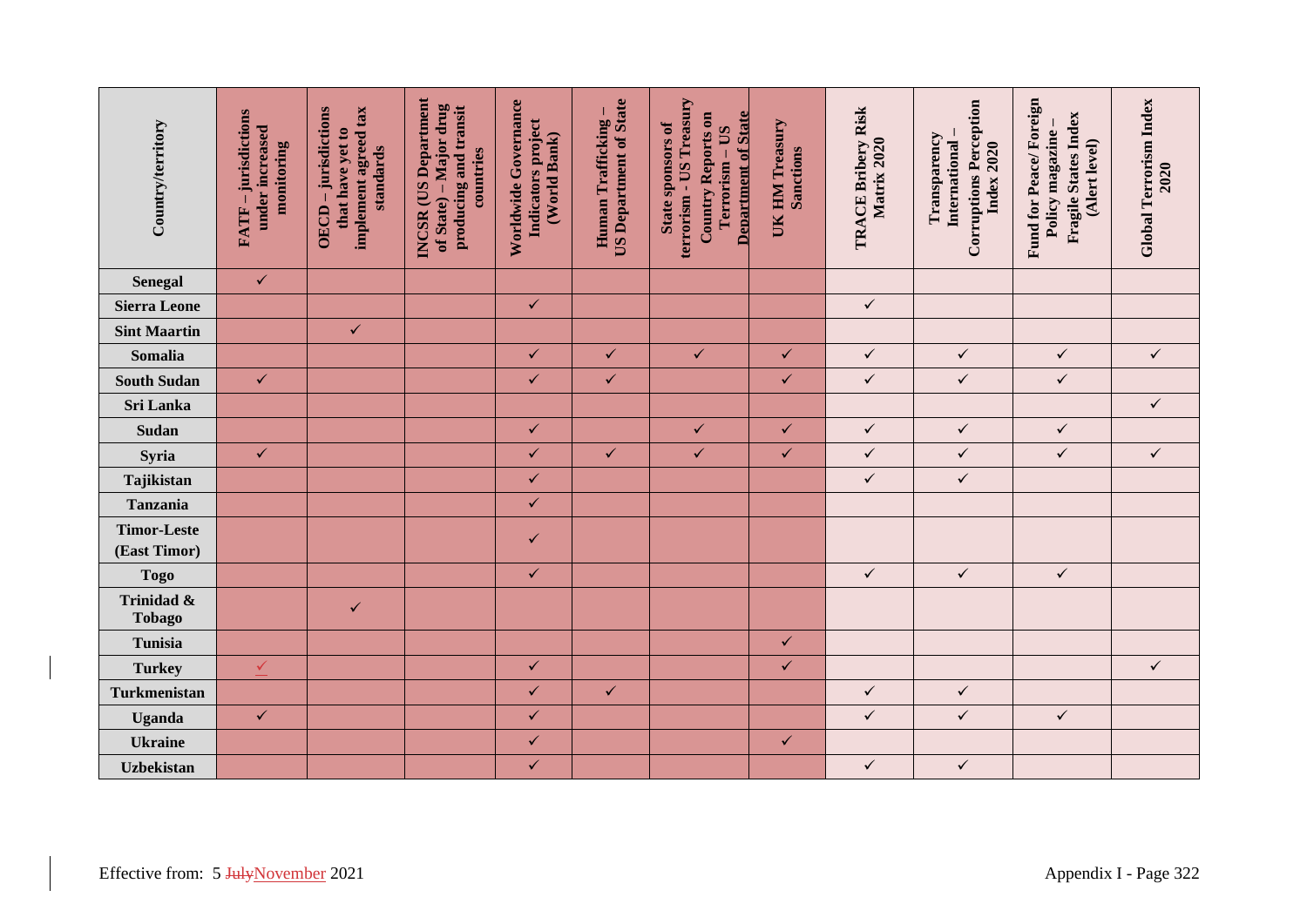| Country/territory                             | FATF - jurisdictions<br>under increased<br>monitoring | implement agreed tax<br>OECD-jurisdictions<br>that have yet to<br>standards | <b>INCSR</b> (US Department<br>of State) – Major drug<br>producing and transit<br>countries | Worldwide Governance<br>Indicators project<br>(World Bank) | <b>US Department of State</b><br>Human Trafficking- | terrorism - US Treasury<br><b>Country Reports on</b><br><b>Department of State</b><br>State sponsors of<br>Terrorism - US | UK HM Treasury<br>Sanctions | TRACE Bribery Risk<br>Matrix 2020 | <b>Corruptions Perception</b><br>Transparency<br>International<br>Index 2020 | Fund for Peace/Foreign<br>Fragile States Index<br>Policy magazine<br>(Alert level) | Global Terrorism Index<br>2020 |
|-----------------------------------------------|-------------------------------------------------------|-----------------------------------------------------------------------------|---------------------------------------------------------------------------------------------|------------------------------------------------------------|-----------------------------------------------------|---------------------------------------------------------------------------------------------------------------------------|-----------------------------|-----------------------------------|------------------------------------------------------------------------------|------------------------------------------------------------------------------------|--------------------------------|
| Venezuela                                     |                                                       |                                                                             | $\checkmark$                                                                                | $\checkmark$                                               | $\checkmark$                                        | $\checkmark$                                                                                                              | $\checkmark$                | $\checkmark$                      | $\checkmark$                                                                 | $\checkmark$                                                                       |                                |
| <b>Vietnam</b>                                |                                                       |                                                                             | $\checkmark$                                                                                |                                                            |                                                     |                                                                                                                           |                             | $\checkmark$                      |                                                                              |                                                                                    |                                |
| Yemen                                         | $\checkmark$                                          |                                                                             |                                                                                             | $\checkmark$                                               | $\checkmark$                                        | $\checkmark$                                                                                                              | $\checkmark$                | $\checkmark$                      | $\checkmark$                                                                 | $\checkmark$                                                                       | $\checkmark$                   |
| Zambia                                        |                                                       |                                                                             |                                                                                             | $\checkmark$                                               |                                                     |                                                                                                                           |                             | $\checkmark$                      |                                                                              | $\checkmark$                                                                       |                                |
| Zimbabwe                                      | $\checkmark$                                          |                                                                             |                                                                                             | $\checkmark$                                               |                                                     |                                                                                                                           | $\checkmark$                | $\checkmark$                      | $\checkmark$                                                                 | $\checkmark$                                                                       |                                |
| <b>North Sinai</b>                            |                                                       |                                                                             |                                                                                             |                                                            |                                                     | $\checkmark$                                                                                                              |                             |                                   |                                                                              |                                                                                    |                                |
| <b>The Lake Chad</b><br><b>Region</b>         |                                                       |                                                                             |                                                                                             |                                                            |                                                     | $\checkmark$                                                                                                              |                             |                                   |                                                                              |                                                                                    |                                |
| <b>The Trans-</b><br><b>Sahara</b>            |                                                       |                                                                             |                                                                                             |                                                            |                                                     | $\checkmark$                                                                                                              |                             |                                   |                                                                              |                                                                                    |                                |
| <b>The Southern</b><br><b>Philippines</b>     |                                                       |                                                                             |                                                                                             |                                                            |                                                     | $\checkmark$                                                                                                              |                             |                                   |                                                                              |                                                                                    |                                |
| The Sulu/<br><b>Sulawesi Seas</b><br>Littoral |                                                       |                                                                             |                                                                                             |                                                            |                                                     | $\checkmark$                                                                                                              |                             |                                   |                                                                              |                                                                                    |                                |
| <b>West Bank and</b><br>Gaza                  |                                                       |                                                                             |                                                                                             | $\checkmark$                                               |                                                     |                                                                                                                           |                             |                                   |                                                                              |                                                                                    |                                |
| Effective from: 5 JulyNovember 2021           |                                                       |                                                                             |                                                                                             |                                                            |                                                     |                                                                                                                           |                             |                                   |                                                                              |                                                                                    | Appendix I - Page 323          |